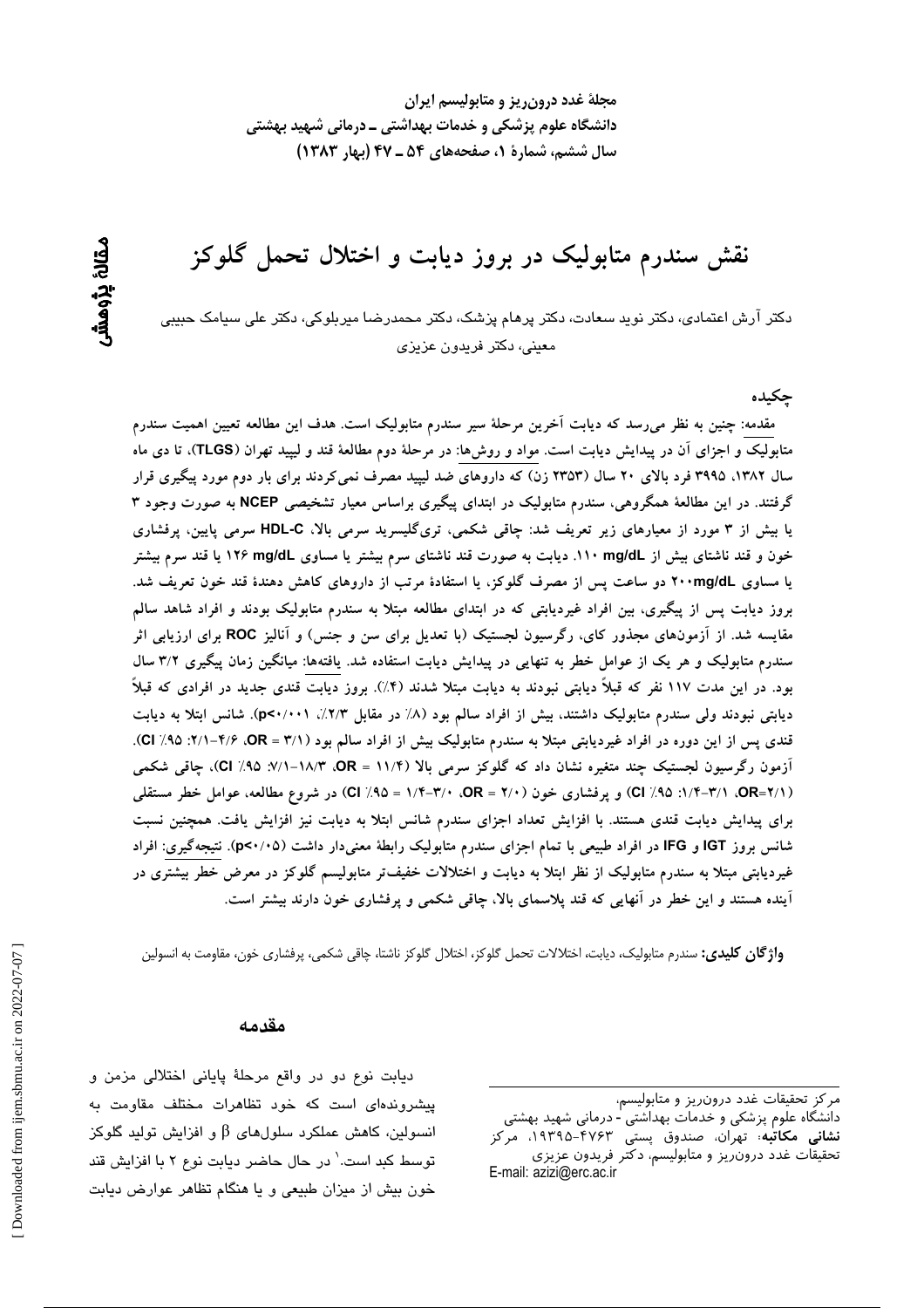تشخیص داده میشود، در حالی که به نظر میرسد این مرحله تنها نقطة انتهایی و قلهٔ کوه یخی است که مقاومت به انسولین و اختلالات متابولیک ناشی از آن پایهٔ آن را تشکیل میدهند.' این اختلال متابولیک قاتل پنهانی است که تنها وقتی به دیابت و عوارض آن می انجامد، تشخیص داده می شود. سندرم متابولیک (یا سندرم X) به صورت مجموعهای از پرفشاری خون، اختلال متابولیسم گلوکز، دیس لیپیدمی و چاقی (به خصوص چاقی مرکزی) تعریف میشود.<sup>۲</sup> به نظر می رسد اختلال زمینهای این سندرم، مقاومت به انسولین باشد. ٔ چاقی که از اجزای اصلی این سندرم است، حتی در فرمهای خفیف با افزایش خطر دیابت همراه است. چنین همرا*هی*ای در حضور مقاومت به انسولین تشدید میشود<sup>ه\*</sup> و همین موضوع باعث شده است بسیاری از پژوهشگران در مورد ارتباط آن با ایجاد دیابت نوع ٢ یا عوارض دیابت فرضیاتی را مطرح کنند. مطالعهای آیندهنگر در افرادی که برای ۵ سال مورد پیگیری قرار گرفته بودند، نشان داد که سندرم متابولیک به طور مستقل میتواند به افزایش خطر ایجاد دیابت نوع ٢ یا اختلال تحمل گلوکز در افراد طبیعی بینجامد. ٔ در مطالعهٔ ستار و همکاران نشان داده شد که سندرم متابولیک حتی بیش از آنکه خطر بیماریهای قلبی ـ عروقی را افزایش دهد یا افزایش خطر ایتلا به دیایت همراه است.<sup>۷</sup> در همین مطالعهٔ نشان داده شد که با افزایش تعداد اجزای سندرم متابولیک در فرد مبتلا، خطر ابتلا به دیابت افزائش مے بائد.

در مورد پیشرفت سندرم متابولیک به دیابت نوع ۲ در جمعیت ایرانی اطلاعاتی در دست نیست. در این مطالعهٔ کوهورت، بروز دیابت در نمونههای بالای ۲۰ سال از شهر تهران در ارتباط با سندرم متابولیک بررسی شد.

## مواد و روشها

برای این بررسی از بانک اطلاعاتی مطالعهٔ قند و لیپید تهران (مرحلهٔ اول به علاوهٔ قسمتی از اطلاعات پیگیری مرحلهٔ کوهورت طرح که تا پایان دی ماه ۱۳۸۲ گرداوری شده است) استفاده شد. مطالعهٔ قند و لیپید تهران<sup>:</sup> مطالعهای است که به منظور تعیین عوامل خطرساز بیماریهای غیرواگیر در جمعیت شهری تهران و اتخاذ اقدامات مبتنی بر

جمعیت برای تغییر شیوهٔ زندگی این جمعیت و جلوگیری از سير پيشروندۀ ديابت قندی و ديسليپيدمیها انجام مي شود.<sup>٨٨</sup> اين مطالعه شامل دو مرحلهٔ اصلي است. مرحلهٔ اول آن یک مطالعهٔ مقطعی به منظور تعیین شیوع بیماریهای عمدهٔ غیرواگیر و عوامل خطرساز مربوط به آنهاست و مرحلهٔ دوم مطالعه، یک بررسی همگروهی است که برای ۲۰ سال طراحی شده است. در مرحلهٔ اول مطالعه، ۱۵۰۰۵ نفر از افراد ٣ تا ۶۹ سالة منطقة ١٣ تهران از سال ١٣٧٧ تا ١٣٨٠ به روش خوشهای تصادفی انتخاب شدند که ۱۰۳۶۸ نفر از آنان در گروه سنی ۲۰ سال به بالا بودند. در مرحلهٔ دوم مطالعه تا پایان دی ماه ۱۳۸۲، ۵۷۶۲ نفر برای پیگیری مراجعه کردند که ۴۲۳۹ نفر از آنها در مرحلهٔ اول در گروه سنی بالای بیست سال بودند. از این تعداد، افرادی که داروهای ضد لیپید مصرف میکردند، حذف شدند و به این ترتیب ۳۹۹۵ نفر برای این آنالیز مورد پررسی قرار گرفتند.

#### انداز مگسری ها

روش كار در مطالعهٔ قند و ليپيد تهران، نحوهٔ اندازهگیریهای مختلف، روشهای آزمایشگاهی و دقت آنها قبلاً به تفصيل منتشر شده است.<sup>۱۵،۱۶</sup> به طور خلاصه همهٔ افراد دعوت شده بعد از اخذ رضایتنامهٔ آگاهانه، به وسیلهٔ یزشکان آموزش دیده و براساس یک برنامهٔ واحد مورد مطالعه قرار گرفتند. برای اندازهگیری فشار خون، فرد مورد مطالعه به مدت ۱۵ دقیقه استراحت کرد و سپس یک پزشک، فشار خون فرد را به وسیلهٔ یک دستگاه فشار خون استاندارد اندازهگیری کرد. سنجشهای آنتروپومتری بعد از در آوردن کفشها و پوشیدن یک لباس سبک توسط شرکتکنندگان انجام شد. دور کمر در سطح ناف اندازهگیری شد. از افراد مورد مطالعه یک نمونهٔ خون بین ساعت ۹-۷ صبح در وضعیت ناشتا (بعد از ۱۴-۱۲ ساعت ناشتایی شبانه) گرفته شد. آزمونها در تمام موارد در آزمایشگاه مرکز تحقیقات مطالعهٔ قند و لیپید تهران در همان روز اخذ نمونه انجام میشد. بررسی گلوکز نمونه به طریق رنگ سنجی آنزیمی با روش گلوکز اکسیداز صورت پذیرفت. غلظت ترىگليسريد توسط آزمون،هاى كالريمتريک آنزيمى کلسترول استراز،<sup></sup>" کلسترول اکسیداز<sup>"</sup> و گلیسرول فسفات

ii- Cholesterol esterase

iii- Cholesterol oxidase

i-Tehran lipid and glucose study (TLGS)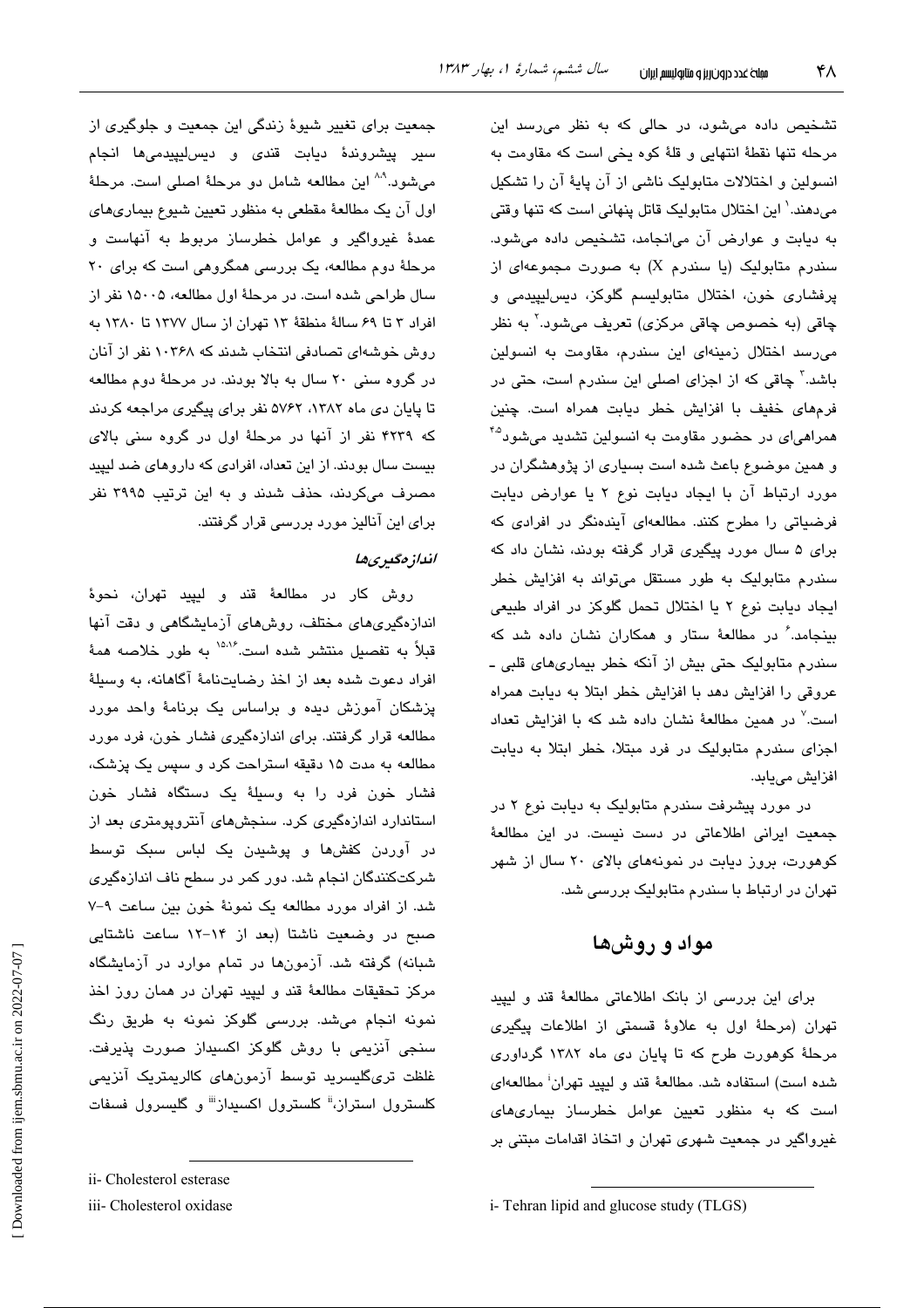۴۹

|                                          | دیابتیهای جدید (۱۱۷=n)                        | غیردیابتیها (۲۹۰۲=n)                        |
|------------------------------------------|-----------------------------------------------|---------------------------------------------|
| سن (سال)                                 | $\Delta Y / \cdot (1Y/\Lambda)^{*}$           | 45/7 (17/5)                                 |
| $(\rm mg/dL)$ كلسترول                    | $Y19 (07)^T$                                  | $Y\setminus (Y\circ)$                       |
| $(mg/dL)$ LDL-C                          | $\forall \forall (\mathfrak{f} \cdot )$       | $\forall x \in (XY)$                        |
| $(mg/dL) HDL-C$                          | $\mathbf{r} \cdot (\mathbf{v} \cdot)^\dagger$ | YY/V(11)                                    |
| ترىگليسريد (mg/dL)                       | $XY1(199)^*$                                  | YF(A)                                       |
| فشار خون سیستولی (میلی متر جیوه)         | $179 (77)^*$                                  | 119(1)                                      |
| فشار خون دیاستولی (میلی متر جیوه)        | $\Lambda Y$ $(11)^*$                          | $V\Lambda$ $(V \cdot)$                      |
| $(mg/dL)$ قند خون ناشتا                  | $\mathcal{N}(\mathcal{N})^*$                  | 9.9)                                        |
| قند خون ۲ ساعت بعد از مصرف گلوکز (mg/dL) | $Y^*$ $(Y^*$                                  | $\lambda$ . $\circ$ ( $\lambda$ )           |
| $(kg/m2)$ BMI                            | $\Upsilon\Lambda/9$ $(\Upsilon/\Upsilon)^*$   | $Y$ $/$ $\wedge$ $(Y/V)$                    |
| دور کمر (سانتیمتر)                       | $94/8$ $(9/8)^*$                              | $\Delta V/\Delta$ (11/2)                    |
| نسبت دور کمر به باسن                     | $\cdot$ /91 $(\cdot/\cdot V)^*$               | $\cdot$ / $\wedge$ Y $(\cdot/\cdot \wedge)$ |

جدول ١– مقايسهٔ خصوصيات پايهٔ افرادي كه در انتهاي پيگيري به ديابت مبتلا شدند با افرادي كه ديابتي نشدند (مطالعهٔ قند و ليپيد تهران)

اعداد ببانگر مبانگین (انجراف معبار) هستند.

\* p<-/··\ \* p<-/·· ^ \* p<-/- شىبت به غير ديابتي ها.

اکسیداز<sup>:</sup> اندازهگیری و غلظت HDL-C بعد از رسوب آپوليپوپروتئين B توسط اسيدفسفوتانگستيک تعيين شد.

#### تعریف سندرم متابولیک و دیابت

براساس گزارش ATP III" سندرم متابولیک به صورت وجود سه معیار یا بیشتر از موارد زیر تعریف شد: – *چاقی شکمی: دو*ر کمر بیشتر از ۱۰۲ سانتیمتر در مردان و ۸۸ سانتی متر در زنان. *-ھىيرترىگلىسرىدىى: ترىگل*ىسرىد سرم بزرگتر يا مساوی ۱۵۰ میلیگرم در دسیلیتر. - HDL-C *پایین:* غلظت HDL-C کمتر از mg/dL در مردان و mg/dL ۵۰ در زنان. - *پرفشاری خون*: فشار خون بیشتر یا مساوی ۱۳۰/۸۵ ميلي متر جيوه يا سابقة مصرف داروهاي ضد فشار خون. -قند ن*اشتای بالا*: قند خون ناشتا mg/dL ۱۱۰ یا بالاتر یا ساىقة درمان دىاىت.

ابتلا به دیابت طبق معیارهای ADA به صورت قند پلاسمای ناشتای بالاتر از mg/dL ۱۲۶ با قند دو ساعت بعد

i- Glycerol phosphate oxidase

ii- Adult Treatment Panel III

از مصرف گلوکز بیشتر از r۰۰ mg/dL با مصرف داروی ضد دبابت به تجویز پزشک تعریف شد. دبابت جدید به صورت ابتلا به دیابت طبق تعریف بالا در طول مدت پیگیری در فردی که در ابتدای مطالعه دیابت نداشته است تعریف شد. بروز دیابت پس از پیگیری، بین افراد غیردیابتی که در ابتدای مطالعه مبتلا به سندرم متابولیک بودند و افراد شاهد سالم مقايسه شد.

### آناليز آماري

نتايج تحليلهاى توصيفى به صورت فراوانى، درصد و فاصلة اطمينان ٩۵٪ عرضه شدهاند. آزمون t براى مقايسة مقادیر پایهٔ متغیرها در دو گروهی که بعداً دیابتی شدند و افراد سالم استفاده شد. برای مقایسهٔ فراوانیها بین افراد گروههای مختلف از مربع کای<sup>iii</sup> استفاده شد. با کمک آنالیز ROC حساسیت و ویژگی سندرم متابولیک در پیشبینی ابتلا به دبابت تعبین شد. در این آنالیز، دبابت به عنوان پیامد و تعاریف مختلف سندرم متابولیک به عنوان آزمونهای مختلف تعیین این پیامد استفاده شدند. آنالیزهای رگرسیون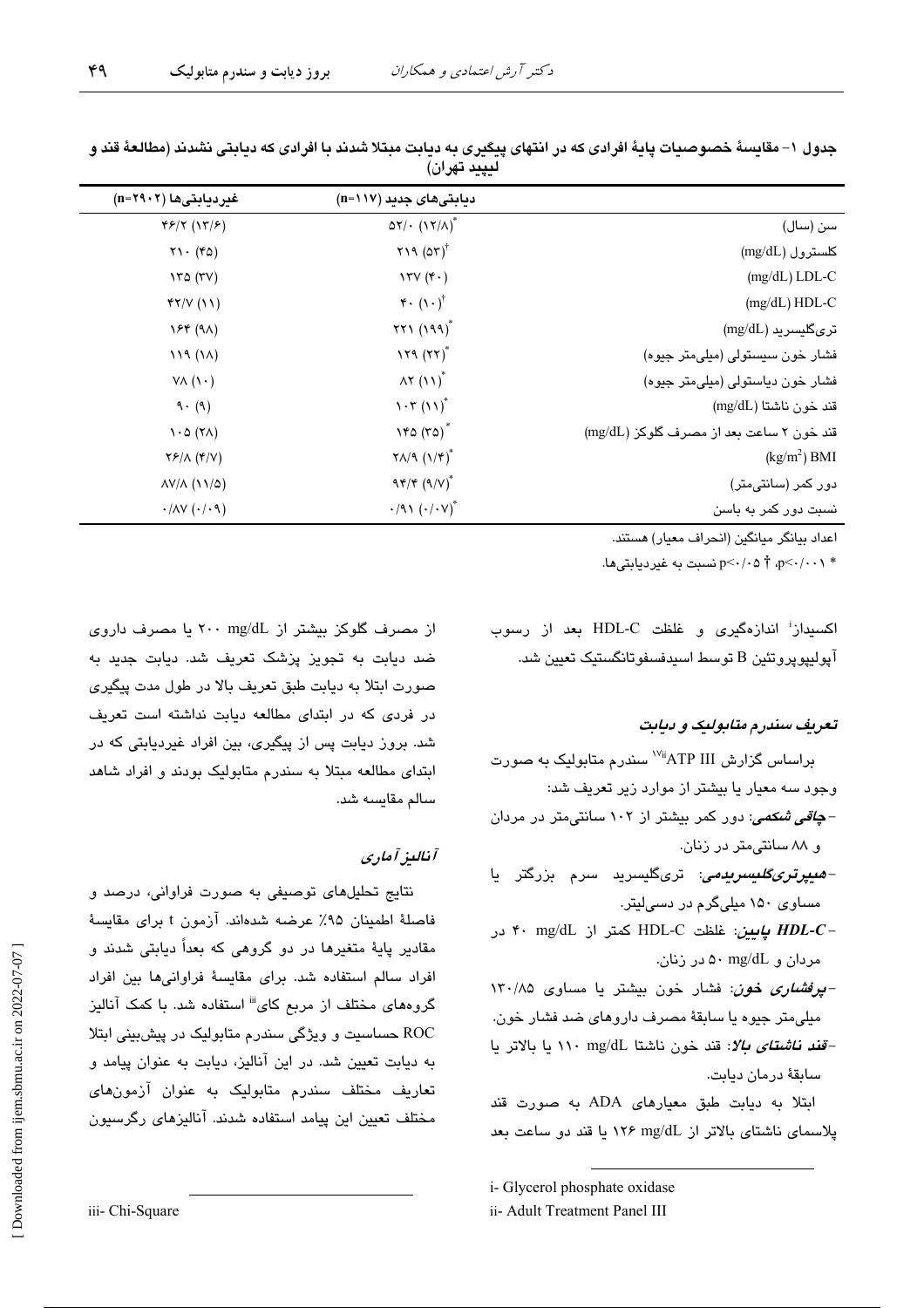|                           | نسبت شانس برای دیابت*                                      | نسبت شانس برای IFG                                         | نسبت شانس برای IGT                           |
|---------------------------|------------------------------------------------------------|------------------------------------------------------------|----------------------------------------------|
| گلوکز بالا <i>ی</i> سرمی  | $11/F (V/1 - 1\lambda/T)$                                  |                                                            |                                              |
| چاق <i>ی</i> شکم <i>ی</i> | $Y/\gamma$ $(\gamma/\gamma-\gamma/\gamma)$                 | $1/F (1/Y-Y/Y)$                                            | $\binom{1}{0}$ $\binom{1}{1}$ $\binom{1}{1}$ |
| HDL-C يايين               | $\sqrt{\cdot$ ( $\cdot/\nu-\sqrt{\nu}}$ )                  | $1/\mathfrak{r}$ $(1/\cdot -\mathfrak{r}/\cdot)$           | $\sqrt{\tau}$ ( $\cdot$ /9- $\sqrt{9}$ )     |
| ترىگليسريد بالا           | $\frac{1}{\sqrt{7}} \left( \frac{\cdot}{\sqrt{7}} \right)$ | $\binom{1}{0}$ $(\binom{1}{1}-\binom{1}{1})$               | $1/9 (1/7 - 7/5)$                            |
| پرفشاری خون               | $Y/\cdot (1/\mathfrak{r}-\mathfrak{r}/\cdot)$              | $\frac{\gamma}{\tau}$ ( $\cdot$ /9- $\frac{\gamma}{\nu}$ ) | $\binom{1}{r}$ $\binom{1}{r}$                |

جدول ۲– نسبت شانس ابتلا به دیابت IGT و IFG برای اجزای سندرم متابولیک (مطالعهٔ قند و لیپید تهران)

\* نسبتهای شانس با کمک مدل رگرسبون محاسبه شدهاند و هر یک برای سایر متغیرهای این جدول به علاوه سن و جنس تعدیل شدهاند. اعداد داخل يرانتز بيانگر فاصلهٔ اطمينان ۹۵٪ هستند.

> انجام شده به روش رگرسیون لجستیک و همگی با تعدیل برای سن و جنس بودند. روش آزمون Backward stepwise بود و نسبتهای شانس به دست آمده براساس فاصلهٔ اطمينان ٩۵٪ تفسير شد.

#### بافتهها

طول پیگیری ١ تا ۶ سال با متوسط ٢/٢±٢/٢ سال بود. در این مدت ۱۱۷ نفر ـ که قبلاً دیابتی نبودند ـ به دیابت مبتلا شدند (۴٪). میزان بروز دیابت در مدت یاد شده در مردان و زنان تقریباً برابر بود. در مقایسهٔ افرادی که به دیابت میتلا شدند، نسبت به افرادی که در طول مدت پیگیری دیابتی نشدند، مشاهده شد که دیابتی های جدید در ابتدای پیگیری کلسترول، تریگلیسیرید، فشار خون، دور کمر، BMI، و اختلالات گلوکز بیشتر و HDL-C کمتری داشتند (جدول ۱). تفاوتی بین LDL-C در دو گروه مشاهده نشد.

ابتلا به دیابت در پایان مدت پیگیری در افراد مبتلا به سندرم متابولیک شایعتر از سایرین بود. ۸٪ مبتلایان به سندرم متابولیک و ۲/۳٪ باقی افراد در پایان مدت پیگیری به ديابت جديد مبتلا شدند (p<-/r>/. به اين ترتيب نسبت شانس (تعدیل شده برای سن) برای ابتلا به دیابت در افراد مبتلا به سندرم متابولیک نسبت به افراد بدون این سندرم برابر ٣/١ (فاصلة اطمينان ٩٥٪: ٢/۶–٢/١) بود. نسبت شانس بعد از حذف افرادی که FPG بالا یکی از اجزای سندرم متابولیک را در آنها تشکیل میداد، همچنان معنیدار بود (٥٢/٢=OR)، فاصلة اطمينان ٢/٥٪؛ ٢/٥-١/٥).

در مدل رگرسیون، سن، جنس و اجزای سندرم متابولیک وارد شدند. با روش Backward stepwise اختلالاتی که در مدل باقی ماندند، قند خون بالا، چاقی شکمی و پرفشاری خون بودند (جدول ۲). در مدل رگرسیون دوم افرادی که یکی از اجزای سندرم متابولیک در آنها بالا بودن قند خون بود حذف شدند. به این ترتیب ۴ جزء سندرم متابولیک به علاوهٔ سن و جنس در مدل آزمون شدند. اجزایی که در مدل ماندند همان چاقی شکمی (۲/۷=OR، فاصلهٔ اطمینان ۹۵٪؛ ۰/۱/-۴/۲) و پرفشاریخون (۰/۷=OR، فاصلهٔ اطمینان ۹۵٪؛ ٠/١/-٢-١/٢) بودند. وجود تعداد بيشتر اختلالات با افزايش شانس ابتلا به دیابت جدید همراه بود. در حالی که وجود یک جزء سندرم متابولیک با افزایش معنیدار شانس ابتلا به دیابت همراه نبود، وجود هر ۵ جزء، شانس را تا ۲۴ برابر افزايش مىداد (جدول ٣).

جدول ۳– شانس ابتلا به دیابت براساس تعداد اجزای سندرم متابوليک (مطالعهٔ قند و ليپيد تهران)

| فاصلهٔ اطمينان ۹۵٪                         | نسبت شانس                          | تعداد اجزاى سندرم |
|--------------------------------------------|------------------------------------|-------------------|
|                                            |                                    | صنفر              |
| $\cdot$ /۴ $-\tau$ /۵                      | $\frac{1}{\tau}$                   |                   |
| $\frac{1}{2}$                              | $Y$ <sup><math>\gamma</math></sup> | ٣                 |
| $Y/\cdot - Y^2/\Delta$                     | ۵/۲                                | ٣                 |
| $\frac{1}{2}$                              | 9/8                                | ۴                 |
| $\Delta/\lambda-\lambda\cdot\cdot\prime$ ۴ | ۲۴/۱                               | ۵                 |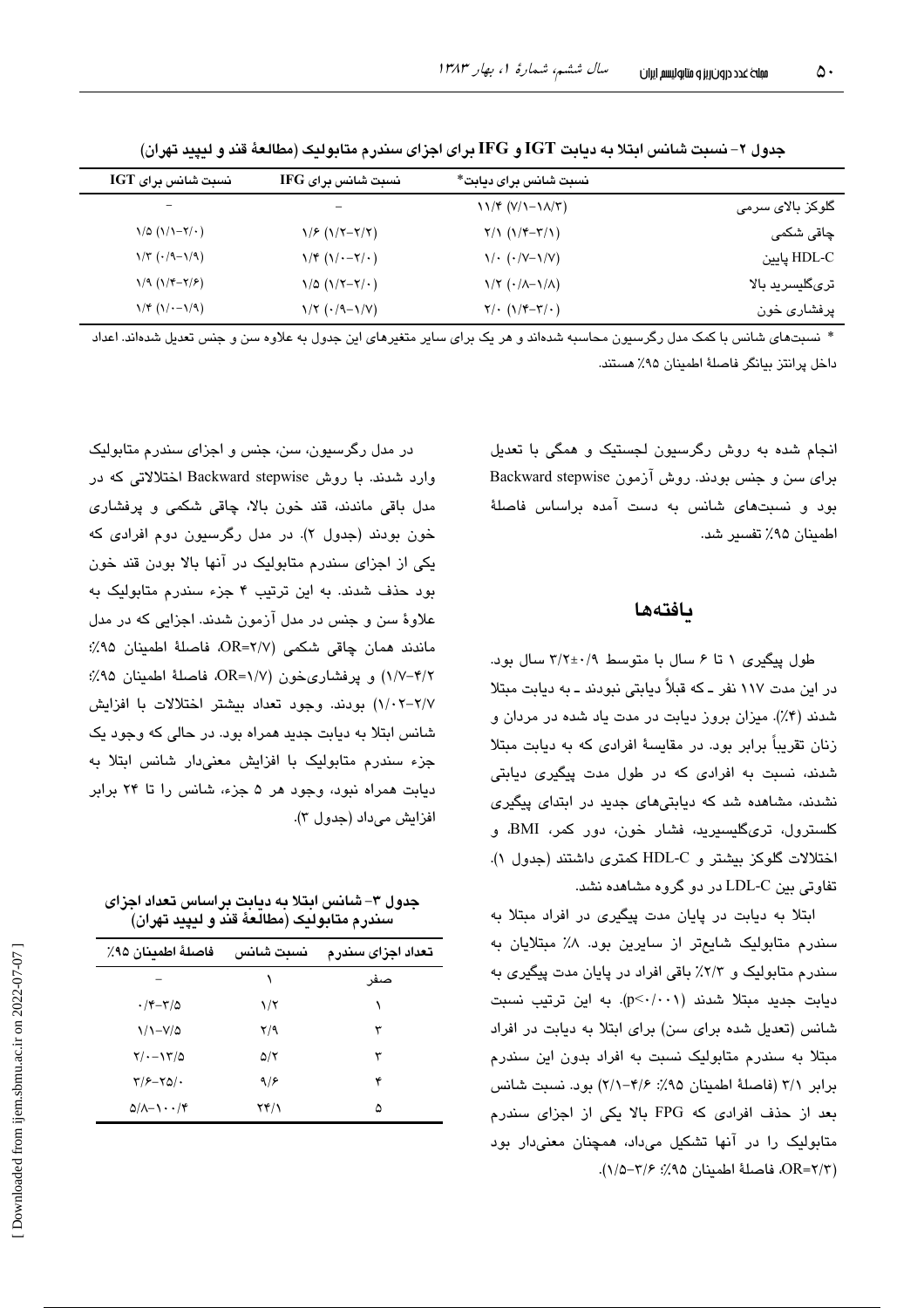

ويژگى

نمودار ۱– منحنی Roc حساسیت و ویژگی تعاریف سندرم متابولیک در پیشبینی ابتلا به دیابت (مطالعهٔ قند و لیپید تهران)

ارزش اجزای سندرم متابولیک در پیشبینی ایجاد IFG و IGT بررسی شد که نتایج آن نیز در جدول (۲) آمده است. برای این آنالیز فقط از کسانی استفاده شد که در ابتدای مطالعه قند زیر ۱۰۰ و 2hPG کمتر از ۱۴۰ داشتند. نسبت شانس بروز دیابت برای تمام اجزای باقی ماندهٔ سندرم متابولیک (غیر از گلوکز) معنی دار بود.

حساسیت و ویژگی تعاریف مختلفی از سندرم متابولیک در پیشبینی ایجاد دیابت بررسی شد (جدول ۴). همانگونه که مشخص است، تعریف رایج سندرم متابولیک (وجود سه معیار یا بیشتر) با حساسیت ۵۸/۱٪ و ویژگی ۷۲/۴٪ همراه است. نمودار (۱) منحنی ROC را برای تعاریف مختلف سندرم متابولیک نشان مىدھد.

### بحث

رابطهٔ دیابت نوع ۲ و بیماریهای قلبی ـ عروقی بسیاری را واداشته است تا به دنبال زمینهای مشترک برای این دو باشند."`` این زمینهٔ مشترک میتواند مقاومت به انسولین و سندرم متابولیک باشد.<sup>۳</sup> شواهد روزافزونی نشان میدهد که افراد مبتلا به این سندرم در معرض خطر بالای ابتلا به دیابت جدید و بیماریهای قلبی ـ عروقی هستند.<sup>۱۴–۱۲</sup> از طرف دیگر بسیاری از صاحبنظران معتقدند چنین ارتباطی نباید جای تعجب داشته باشد چون اجزای این سندرم خود عوامل خطر دیابت و اختلالات قلبی ـ عروقی هستند.<sup>۱۵</sup> این افراد

لزوم جدا کردن یک تعریف بالینی را به عنوان «سندرم متابولیک» نیز زیر سؤال میبرند و معتقدند ابتدا باید ثابت شود که این سندرم با خطری بالاتر از خطر اجزای خود همراه است.

برای اثبات وجود سندرمی متشکل از عوامل خطرساز مختلف بیماریهای قلبی ـ عروقی و دیابت که جدا از اجزای خود به عنوان یک پاتوفیزیولوژی جداگانه عمل میکند، فاکتور آنالیز<sup>ا</sup> به صورت گسترده به کار رفته است.<sup>۱۴</sup> اساس این روش کاستن از مجموعهای از متغیرهای مستقل و رسیدن به مجموعهٔ کوچکی از متغیرهاست که میتواند زیربنای روابط مشاهده شده را توضیح دهد. تعداد زیادی از فاکتور آنالیزهای انجام شده در سندرم متابولیک بر وجود چنین مکانیسم پایهای و مدلی که همراهی عوامل خطرساز و اثر آنها بر بروز دیابت را توضیح دهد صحه گذاشتهاند.<sup>۱۲،۱۶،۷</sup>

یا این وجود لالور و همکاران در پررسی اخیری که روی اين فاكتور آناليزها انجام دادهاند، `` صحت ياية تئوريك آنها را زیر سؤال برده، آنها را به دلیل روشن نبودن سؤال تحقیق و زمینهٔ انجام کار نقد کردهاند. این نویسندگان ف**ع**لاً طراحیهای دیگر را که با پایهٔ تئوریک قویتر انجام میشوند مرجح دانستەاند.

i - Factor analysis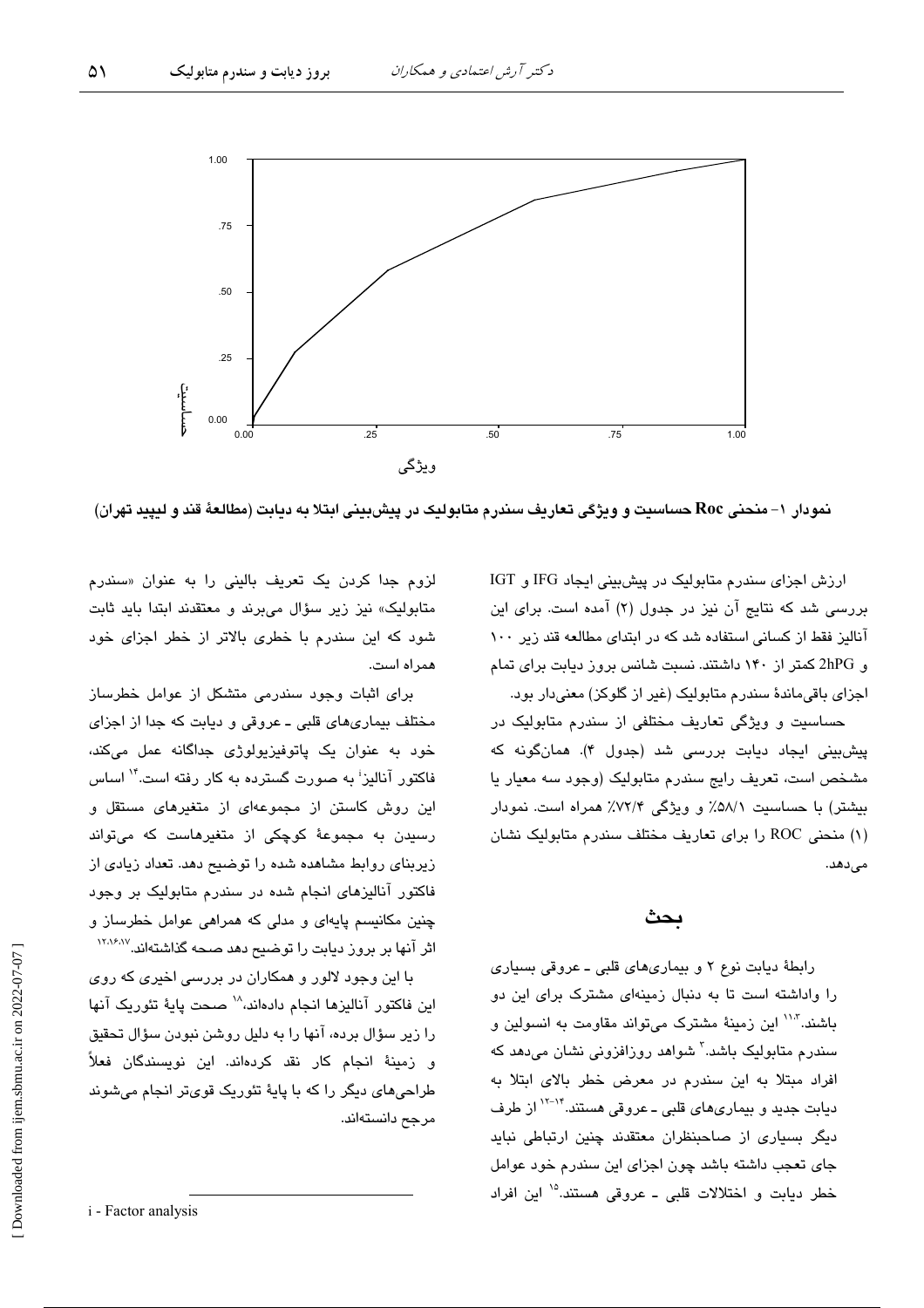| یں ب             |  |                  |                     |        |                     |  |  |
|------------------|--|------------------|---------------------|--------|---------------------|--|--|
| ارزش اخباری منفی |  | ارزش اخباری مثبت | ويژگى               | حساست  |                     |  |  |
| 7.9A/V           |  | 7.870            | $7.17/\lambda$      | 7.90/N | یک معیار یا بیشتر   |  |  |
| 7.91/2           |  | 7.0/V            | 2.87/8              | 7.1    | دو معیار یا بیشتر   |  |  |
| $X$ $V$          |  | ۰⁄.٨             | 7.087/              | 7.01/1 | سه معیار یا بیشتر   |  |  |
| 7.99/1           |  | $2\lambda$       | $7.91/\mathfrak{r}$ | 7.7V/F | چهار معیار یا بیشتر |  |  |
| 7.98/7           |  | 755/             | 7.99/0              | 7.77   | پنج معیار           |  |  |

جدول ۴– اعتبار cut-offهای مختلف برای تعریف سندرم متابولیک در پیشبینی ایجاد دیابت جدید (مطالعهٔ قند و لیپید ثم ان

عنوان عامل خطری مجزا از طریق مکانسیمهایی که قبلاً نیز تشریح شده است<sup>۲۰</sup> (اثر گلوکز در دفع خودش<sup>ة</sup> و هورمونهاي تنظيم كنندهٔ معكوس<sup>iii</sup>) عمل كند.

دو. بافتهٔ دیگر در مطالعهٔ حاضر به اثبات رابطهٔ علیتی بین سندرم متابولیک و بروز دیابت کمک میکنند: رابطهٔ سندرم با IFG و IGT و افزایش تدریجی نسبت شانس با افزایش تعداد اجزای سندرم متابولیک اگر IFG و IGT را به عنوان مراحل اولية ديابت بدانيم، افزايش خطر آنها به دنبال سندرم متابولیک در تأیید مدل کوه یخی است' که قبلاً نیز به آن اشاره شد. طبق این مدل مرحلهٔ اول اختلالات متابولسیم در فردی که آزمون تحمل گلوکز و قند ناشتای خون او طبیعی است، وجود اختلالات متابوليک و زمينهای چون چاقی، افزایش لیپوژنز، دیسلیپیدمی، پرفشاریخون، آتروژنز، هیپرانسولینمی و مقاومت به انسولین است. در مرحلهٔ بعدی این بیماری خود را به شکل اختلال تحمل گلوکز و IFG نشان می دهد و در نهایت دیایت مرحلهٔ نهایی این اختلالات است. مشخص است که همهٔ افراد دارای مرحلهٔ اول به مراحل بعدی نمي رسند. به همين دليل با وجود شيوع بالاي سندرم متابوليک (برای مثال ۲۳/۷٪ در آمریکا<sup>۲۰</sup> و ۳۲/۷٪ در ایران<sup>۲۲</sup>)، شیوع دیابت بسیار کمتر است. ارتباط اجزای سندرم متابولیک با IGT قبلاً توسط بویکو و همکاران<sup>۱</sup>۰ نیز نشان داده شده بود.

یا افزایش تعداد اجزای سندرم متابولیک نسبت شانس بروز دیابت افزایش می یابد. این مشاهده تداعی کنندهٔ رابطهٔ دورْ ـ پاسخ<sup>ِ ن</sup>ُ، یکی از اصول علیتی هیل است<sup>7۲</sup> و احتمالاً تأیید می کند که همراهی اجزای این سندرم نشانهٔ اختلالی زمینهای است که خطر ابتلا به دیابت را افزایش میدهد. این همراهی بوبکو و همکاران در یک مطالعهٔ کوهورت ارتباط ایجاد دیابت و IGT را بعد از ۵ سال پیگیری با اجزای سندرم متابولیک و مقاومت به انسولین بررس*ی* کردند.<sup>۱۹</sup> در این مطالعه «سندرم متابولیک» به عنوان یک متغیر مورد بررسی قرار نگرفت ولی تعامل<sup>:</sup> اجزای آن بررسی شد. آنها نتیجه گرفتند که چون نسبت شانس همزمان اختلالات مختلف (برای مثال نسبت دور کمر به پاسن و تریگلیسرید) تقریباً برابر حاصل ضرب نسبت شانس تک تک آنهاست، این اختلالات فاقد اثر سینرژیک در ایجاد دیابت و IGT هستند. آنالیزهای بوبکو و همکاران گرچه از نظر توجه آنها به تعامل اجزای سندرم متابولیک حایز توجه است، از این نظر که مکانیسمهای سادهای را برای ایجاد دیابت در نظر گرفته است، قابل انتقاد بوده، شاید آنرا به نوعی بتوان مصداق مطالعاتی دانست که با وجود کار آماری قوی، از زمینهٔ تئوریک کافی برخوردار نیستند. در مطالعهٔ حاضر، نشان داده شد که نسبت شانس ابتلا به دبابت در افرادی که فقط یکی از اجزای سندرم متابولیک (قند پلاسمای بین ۱۱۰ و ۱۲۶ میلیگرم در دسهایتر) داشتند بسیار بیشتر از افرادی بود که سندرم متابولیک داشتند. سندرم متابولیک تنها به عنوان رویه و نمود قابل اندازهگیری مکانیسم مقاومت به انسولين مطرح است و احتمالاً نبايد به دنبال تعامل يا سنزرژیسم اجزای آن در ایجاد دیابت نوع دو گشت، چون علت زمینهای به وجود آورندهٔ دیابت و این سندرم مشابه است. در این مورد هم علت بالاتر بودن نسبت شانس دیابت در مورد گلوکز بالا نسبت به سندرم متابولیک میتواند دو چیز باشد: اولاً تمام کسانی که قند بالا دارند مبتلا به سندرم متابولیک نیستند و ثانیاً ممکن است گلوکز بالای ۱۱۰ به

ii- Glucose effectiveness

iii- Counter-regulatory

iv-Dose-response

i - Interaction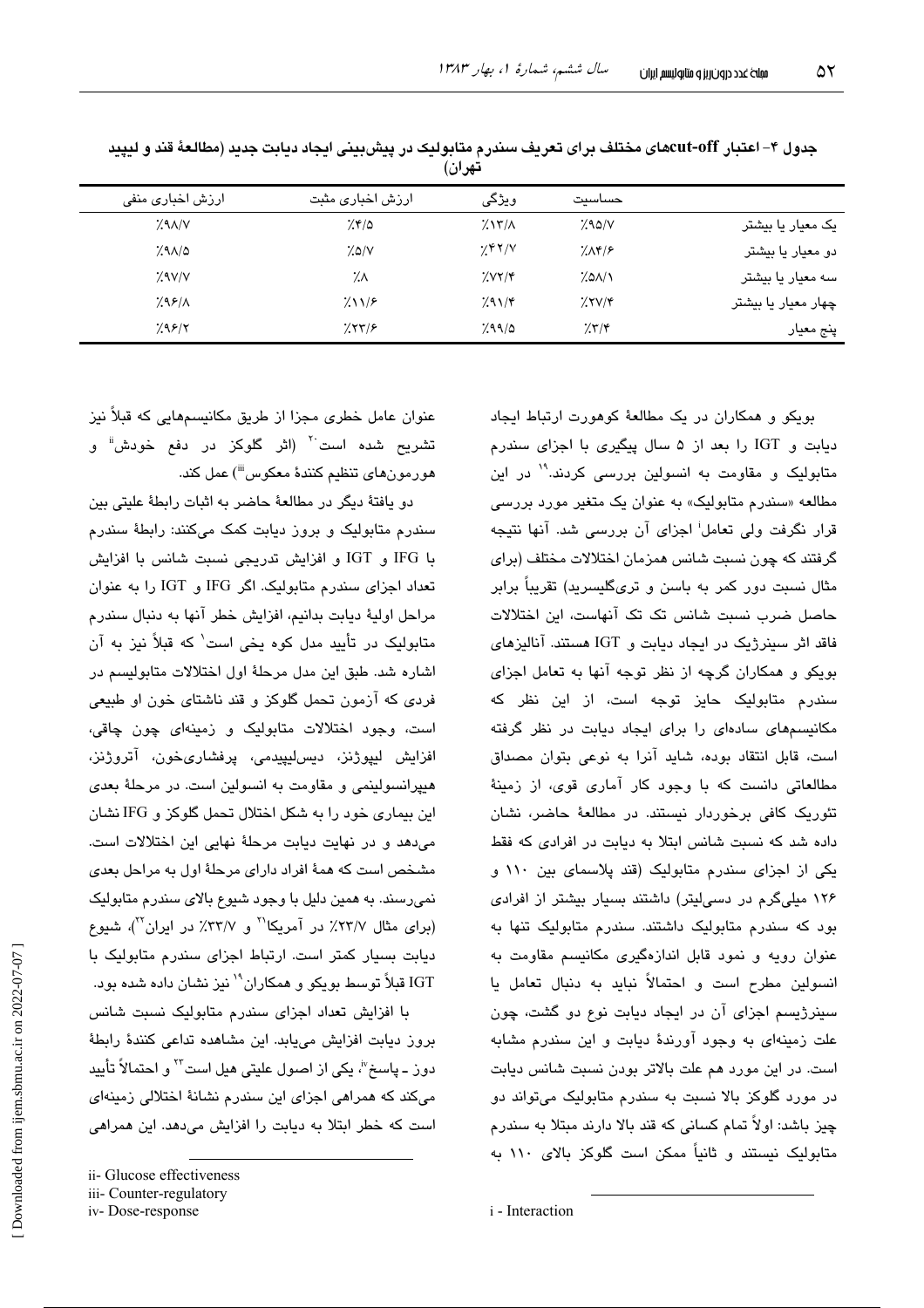همراهي آنجا اهميت بيشتري مي يابد كه وجود يک جزء سندرم به تنهایی نمیتواند پیشگویی کنندهٔ خطر بالاتری برای ابتلا به دیابت باشد. ستار و همکاران<sup>۷</sup> قبلاً این ارتباط dose-reponse را هم در مورد ابتلا به ديابت و هم در مورد بروز بیماریهای قلبی ـ عروقی نشان داده بودند. در مطالعهٔ آنها نیز نسبت خطر دیابت در مورد وجود یک عامل به تنهایی معنیدار نبود و در مورد ۲ عامل به ۴/۵، سه عامل به ۷/۲۶ و چهار یا بیشتر به ۲۴/۴ میرسید. چنین افزایش تدریجی در مورد خطر ابتلا به بیماریهای قلبی نیز به چشم مے خورد.

لاکسونن و همکاران<sup>۲۲</sup> برای مقایسهٔ معیارهای مختلف سندرم متابولیک (ATP III و WHO) حساسیت و ویژگی این معیارها را در پیشبینی بروز دیابت بررسی کردند. آنها نشان دادند که حساسیت تعریف رایج ATP III در پیش بینی دبابت بعد از ۴ سال، ۴۱٪ و ویژگی آن ۹۰٪ بود. در مطالعهٔ حاضر، حساسیت بیشتر و ویژگی کمتری برای تعریف به دست آمد (به ترتیب ۵۸/۱٪ و ۷۲/۴٪). آنچه شاید اهمیت بالبنی بیشتری داشته باشد، ارزش اخباری سندرم متابولیک به عنوان یک مرحلهٔ پیش دیابت است. ارزش اخباری مثبت ابتلا به سندرم متابولیک (که نشان میدهد چه نسبتی از میتلایان بعداً دچار دیابت میشوند) تنها ۸٪ بود. پایین بودن ارزش اخبار*ی* مثبت در این مورد کاملاً طبیعی است. پیامدهایی که شیوع پایین دارند (مانند دیابت) طبعاً در غیر حالتی که ویژگی آزمون مورد نظر ۱۰۰٪ پاشد، ارزش اخباری مثبت کمی خواهند داشت. این به آن معنی است که گرچه شانس ابتلا به دیابت در فرد مبتلا به سندرم متابولیک ٣–٢ برابر فرد عادی همان جمعیت است، باز هم رقم قابل توجهی را تشکیل نمیدهد چون میزان بروز کلی دیابت چندان بالا نیست. در این مورد نسبت شانس یا خطر نسبی براوردهای مناسبتری برای تعیین خطر ابتلا به بیماری

هستند. در مقابل همین شیوع پایین بیمار*ی* همراه با حساسیت نسبتاً قابل قبول سندرم متابولیک در پیشبینی دیابت، سبب شده است که ارزش اخباری منفی آن بسیار بالا باشد (٩٧/٧٪). این بدان معناست که عدم حضور سندرم متابولیک در ۹۷/۷٪ موارد به معنای در امان بودن فرد از ابتلای بعدی به دیابت است. این موضوع اهمیت پیشگیری را در جلوگیری از ابتلا به دیابت پر رنگتر میکند و نشان میدهد هدف اصلی پیشگیری دیابت باید افراد مبتلا به اختلالات پیش دیابتی از قبیل اجزای سندرم متابولیک باشند.<sup>۲۵</sup>

به طور کلی مطالعهٔ حاضر یافتههای قبلی را در مورد افزایش خطر ابتلا به دیابت در افراد مبتلا به سندرم متابولیک تأييد ميكند. براي چنين ارتباطي دلايل مختلفي را ميتوان در نظر گرفت. سیتوکینهای مترشحه از بافت چربی افراد چاق،<sup>۲۶</sup> مقاومت به انسولین،۱<sup>۸٬۲۷</sup> فرایند*ه*ای التهابی بدون علامت<sup>۷</sup> و حتی اثر تک تک اجزای سندرم متابولیک بدون وجود یک مکانیسم مشترک میتوانند از جملهٔ این دلایل باشند. با این حال به نظر می رسد حتی در غیاب یک مکانیسم اثبات شده، باز هم می توان توجه به سندرم متابولیک و اقدامات مناسب در جهت اصلاح آن را توصيه نمود.

# سیاسگزاری

اين پروژهٔ تحقيقاتی از طريق طرح ملی تحقيقاتی به شماره ۱۲۱ و با حمایت شورای پژوهشهای علمی کشور توسط مرکز تحقیقات غدد درون ریز و متابولیسم دانشگاه علوم پزشکی شهید بهشتی به انجام رسیده است. جا دارد که از تمامی کارکنان این مرکز و پایگاه تحقیقاتی قند و لیپید تهران که در مراحل مختلف طرح پاریگر ما بودند، سیاسگزاری کند.

### **References**

- 1. Matthaei S, Stumvoll M, Kellerer M, Haring HU. Pathophysiology and pharmacological treatment of insulin resistance. Endocr Rev 2000;21:585-618.
- $2.$ Haffner SM, Valdez RA, Hazuda HP, Mitchell BD, Morales PA, Stern MP. Prospective analysis of the insulin-resistance syndrome (syndrome X). Diabetes 1992;41:715-22.
- 3. DeFronzo RA, Ferrannini E. Insulin resistance. A multifaceted syndrome responsible for NIDDM, obesity,

hypertension, dyslipidemia, and atherosclerotic cardiovascular disease. Diabetes Care 1991;14:173-94.

- $4<sup>1</sup>$ World Health Organization. Obesity: preventing and managing the global epidemic. Report of a WHO consultation. Geneva, Switzerland: World Health Organization, 2000. (WHO technical report series, 894).
- Chan JM, Rimm EB, Colditz GA, Stampfer MJ, Willett WC. Obesity, fat distribution, and weight gain as risk factors for clinical diabetes in men. Diabetes Care 1994;17:961-9.